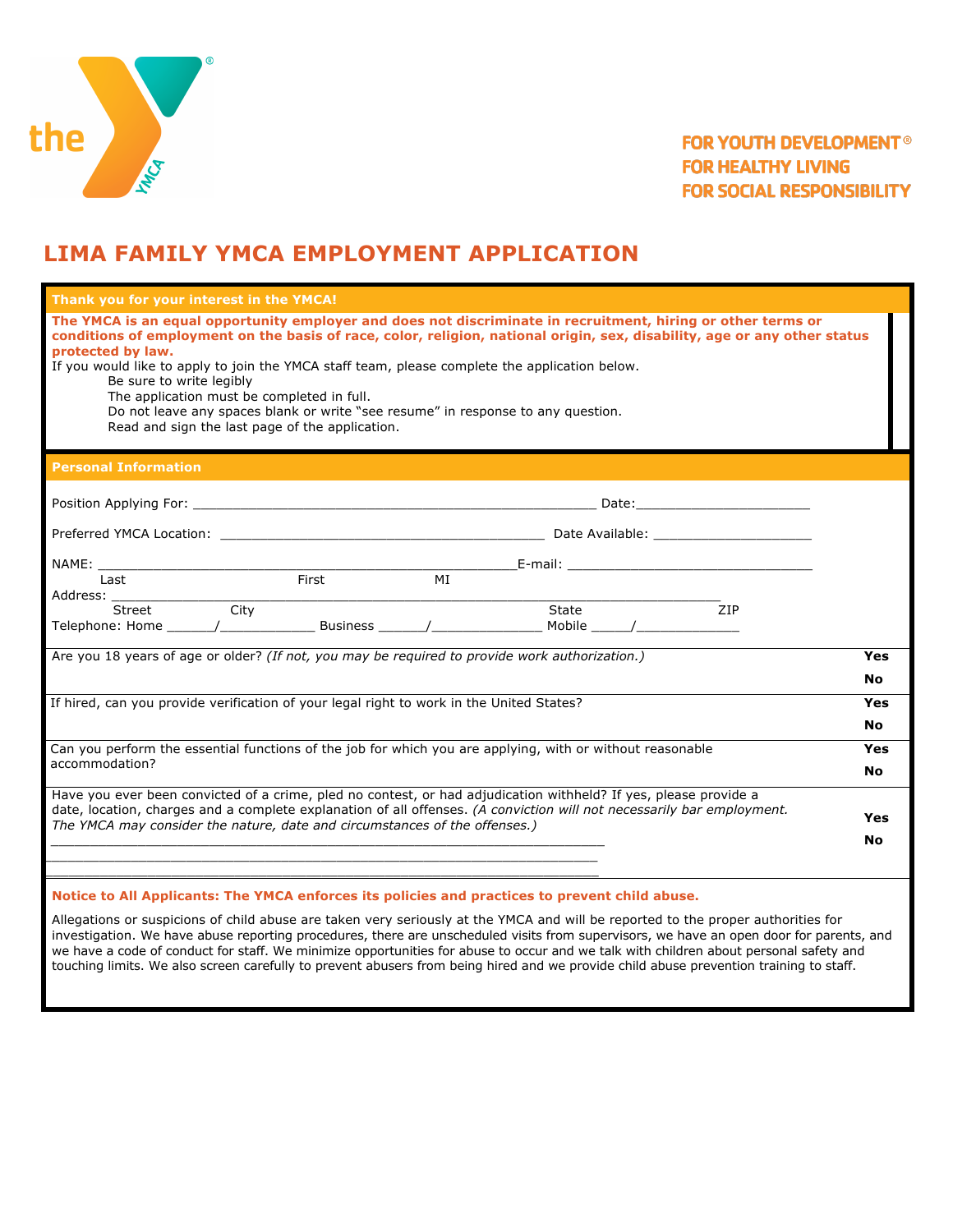### **Employment Information**

| List available days/hours:                                                      |         |               |          |        |             |  |  |
|---------------------------------------------------------------------------------|---------|---------------|----------|--------|-------------|--|--|
| Monday<br>Sunday                                                                | Tuesday | Wednesday     | Thursday | Friday | Saturday    |  |  |
|                                                                                 |         |               |          |        |             |  |  |
|                                                                                 |         |               |          |        |             |  |  |
| Preferred Job Status:<br>Full-time<br>Part-time<br>Seasonal<br>As Needed        |         |               |          |        |             |  |  |
| Have you previously been employed by this YMCA or any other YMCA?               | Yes     | No            |          |        |             |  |  |
| If yes, when? At which locations?                                               |         |               |          |        |             |  |  |
| Have you previously volunteered at this YMCA or any other YMCA?                 |         |               |          |        | No          |  |  |
| If yes, when? At which locations?                                               |         |               |          |        |             |  |  |
| Do you have any relatives or household members currently working for this YMCA? |         |               |          |        | No          |  |  |
| If yes, name(s) and relationship:                                               |         |               |          |        |             |  |  |
| YMCA staff referral<br>How did you hear about this opening?                     |         |               |          |        | YMCA member |  |  |
| Name of referral source:                                                        |         | Advertisement |          |        |             |  |  |
|                                                                                 |         |               | Walk-in  | Other  |             |  |  |
| YMCA website                                                                    |         |               |          |        |             |  |  |

## **Education & Training**

|                                  | <b>Educational Background</b>                   |             |                                                                                                                       |        |            |  |
|----------------------------------|-------------------------------------------------|-------------|-----------------------------------------------------------------------------------------------------------------------|--------|------------|--|
|                                  | Name of School                                  | City, State | Diploma Awarded                                                                                                       | Degree | Major      |  |
| High School<br><b>GED</b>        |                                                 |             | Yes<br>No<br>In Progress                                                                                              |        |            |  |
| College                          |                                                 |             | Yes<br>No<br>In Progress                                                                                              |        |            |  |
| Graduate<br>School               |                                                 |             | Yes<br>No<br>In Progress                                                                                              |        |            |  |
| Vocational/<br>Other             |                                                 |             | Yes<br>No<br>In Progress                                                                                              |        |            |  |
|                                  |                                                 |             | Describe any non-employment experience such as school or volunteer activities that might strengthen your application: |        |            |  |
|                                  |                                                 |             |                                                                                                                       |        |            |  |
|                                  | <b>Safety &amp; Job Specific Certifications</b> |             |                                                                                                                       |        |            |  |
| Type (CPR, First Aid, CDA, etc.) |                                                 | Provider    | Level                                                                                                                 |        | Expiration |  |
|                                  |                                                 |             |                                                                                                                       |        |            |  |
|                                  |                                                 |             |                                                                                                                       |        |            |  |
|                                  |                                                 |             |                                                                                                                       |        |            |  |

**The Y: We're for youth development, healthy living, and social responsibility.**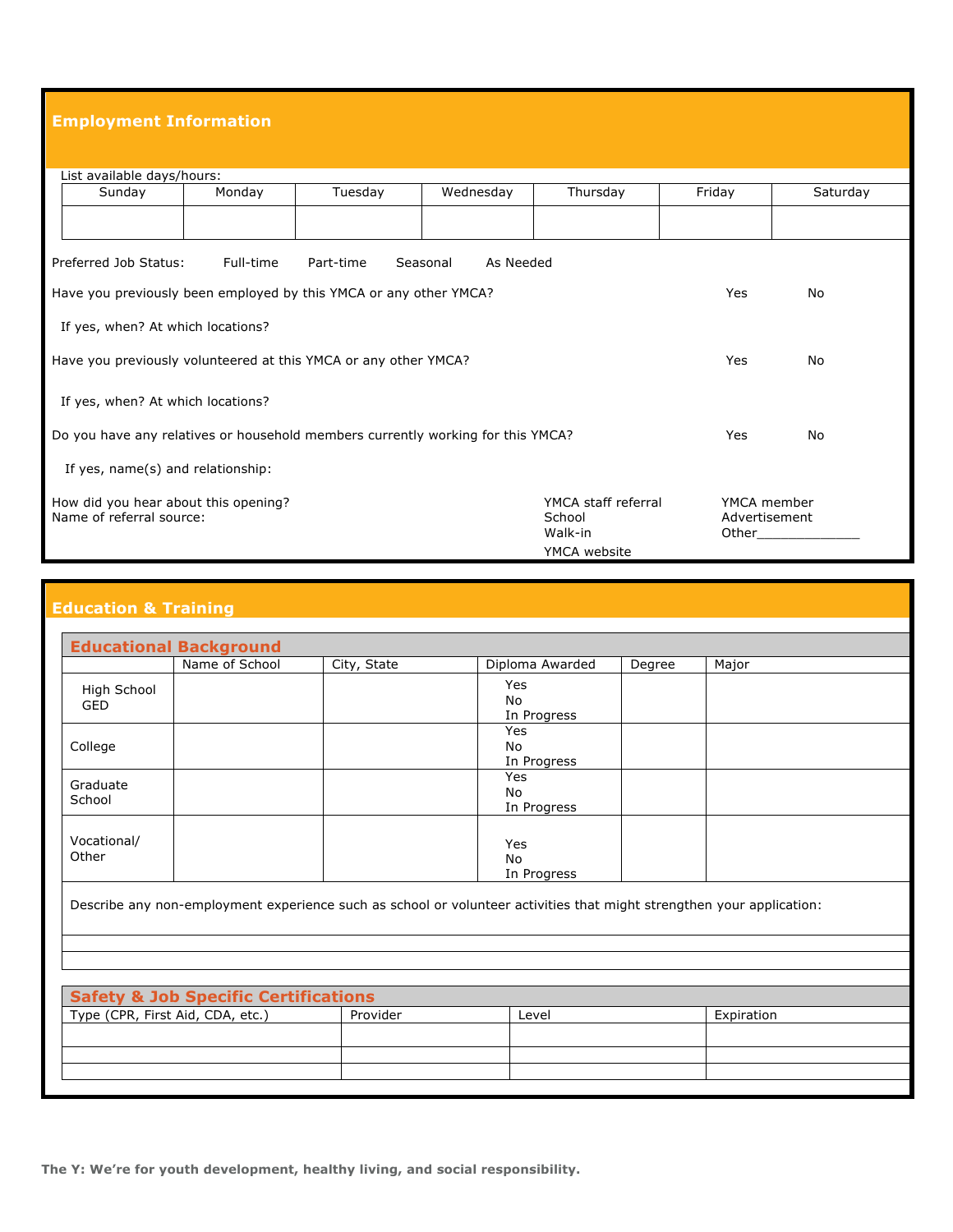| <b>Employment History</b>                                                                                                  | most recent. Use additional sheets if needed. |  |                                           | List all previous employment during the past seven years starting with the |  |
|----------------------------------------------------------------------------------------------------------------------------|-----------------------------------------------|--|-------------------------------------------|----------------------------------------------------------------------------|--|
| Employer                                                                                                                   | Telephone<br>$\overline{\phantom{a}}$         |  | Dates Employed<br>From: $\_\_\_\_\_\_\_\$ | Summarize the nature of the work<br>performed and job responsibilities.    |  |
| Address                                                                                                                    |                                               |  | To:                                       |                                                                            |  |
| Job Title                                                                                                                  |                                               |  | <b>Starting Hourly</b><br>Rate/Salary     |                                                                            |  |
| Immediate Supervisor and Title                                                                                             |                                               |  | <b>Ending Hourly</b>                      |                                                                            |  |
| Reason for Leaving                                                                                                         |                                               |  | Rate/Salary                               |                                                                            |  |
| May we contact this employer?                                                                                              | <b>No</b><br>Yes                              |  |                                           |                                                                            |  |
| Employer                                                                                                                   | Telephone                                     |  | Dates Employed<br>From: $\_\_\_\_\_\_\_\$ | Summarize the nature of the work<br>performed and job responsibilities.    |  |
| Address                                                                                                                    |                                               |  | To: $\_\_\_\_\_\_\_\_\$                   |                                                                            |  |
| Job Title                                                                                                                  |                                               |  | <b>Starting Hourly</b><br>Rate/Salary     |                                                                            |  |
| Immediate Supervisor and Title                                                                                             |                                               |  |                                           |                                                                            |  |
| Reason for Leaving                                                                                                         |                                               |  | <b>Ending Hourly</b><br>Rate/Salary       |                                                                            |  |
| May we contact this employer?                                                                                              | <b>No</b><br>Yes                              |  | $$$ _________ per _____                   |                                                                            |  |
| Employer                                                                                                                   | Telephone                                     |  | Dates Employed<br>From: $/$               | Summarize the nature of the work<br>performed and job responsibilities.    |  |
|                                                                                                                            |                                               |  | To:<br>$\overline{\phantom{a}}$           |                                                                            |  |
| Address                                                                                                                    |                                               |  |                                           |                                                                            |  |
| Job Title                                                                                                                  |                                               |  | <b>Starting Hourly</b><br>Rate/Salary     |                                                                            |  |
| Immediate Supervisor and Title                                                                                             |                                               |  | <b>Ending Hourly</b>                      |                                                                            |  |
| Reason for Leaving                                                                                                         |                                               |  | Rate/Salary                               |                                                                            |  |
| May we contact this employer?                                                                                              | Yes<br>No.                                    |  | $$$ _________ per _____                   |                                                                            |  |
| Employer                                                                                                                   | Telephone                                     |  | Dates Employed<br>From: /                 | Summarize the nature of the work<br>performed and job responsibilities.    |  |
| Address                                                                                                                    |                                               |  | To:                                       |                                                                            |  |
| Job Title                                                                                                                  |                                               |  | <b>Starting Hourly</b><br>Rate/Salary     |                                                                            |  |
| Immediate Supervisor and Title                                                                                             |                                               |  |                                           |                                                                            |  |
| Reason for Leaving                                                                                                         |                                               |  | <b>Ending Hourly</b><br>Rate/Salary       |                                                                            |  |
| May we contact this employer?<br>Yes<br>No                                                                                 |                                               |  |                                           |                                                                            |  |
| Please explain any gaps in your employment history.                                                                        |                                               |  |                                           |                                                                            |  |
|                                                                                                                            |                                               |  |                                           |                                                                            |  |
|                                                                                                                            |                                               |  |                                           |                                                                            |  |
| What other business experience, personal experience or training have you had that may have prepared you for this position? |                                               |  |                                           |                                                                            |  |
|                                                                                                                            |                                               |  |                                           |                                                                            |  |
|                                                                                                                            |                                               |  |                                           |                                                                            |  |